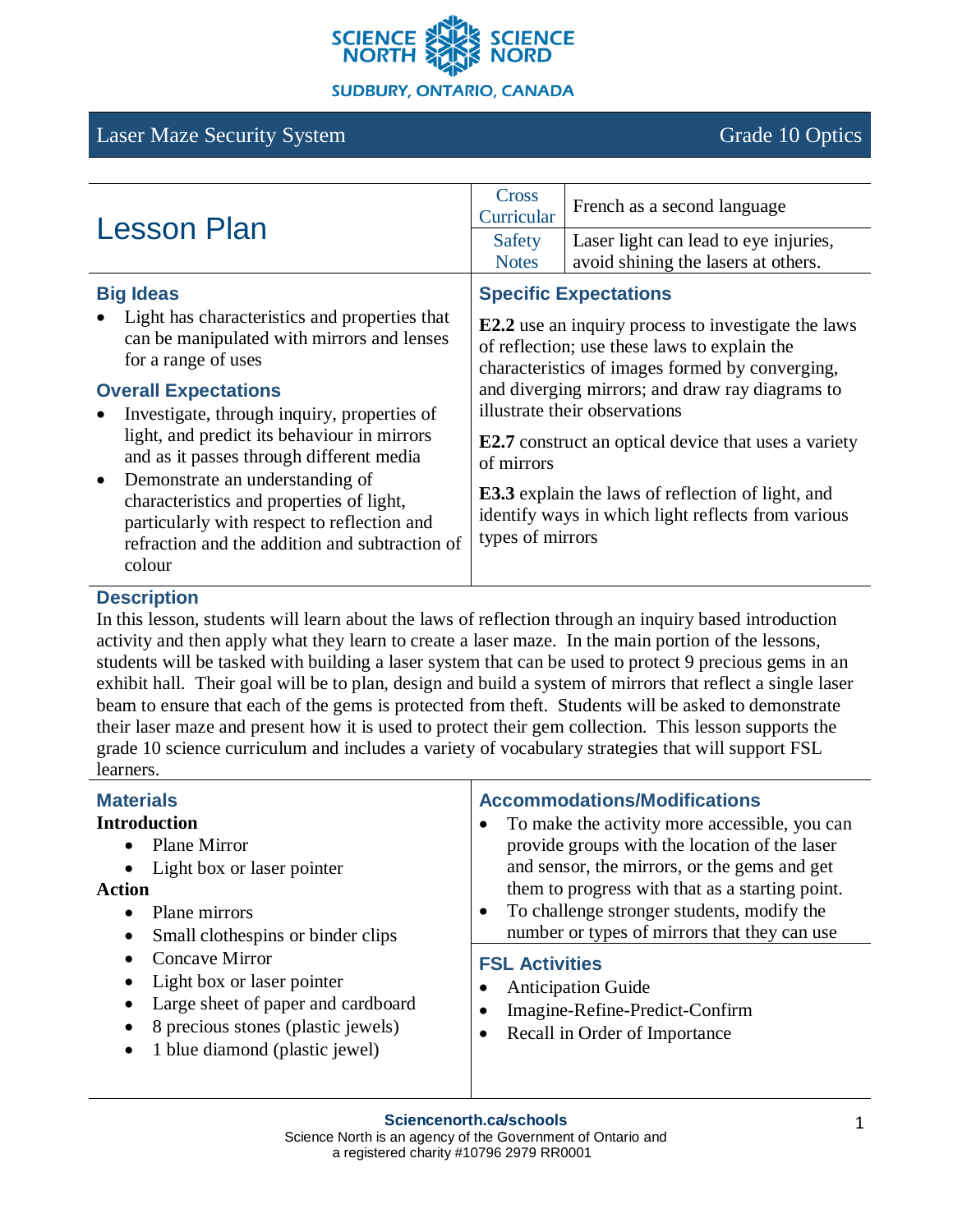

# **Introduction**

# **FSL Activity: Anticipation Guide**

Anticipation guides are used to reactivate student's previous learning and to engage them by making connections to what they already know. This activity also serves as a sort of diagnostic assessment to gauge what student's know about the topic. To complete this activity, simply provide each student with the Optics Anticipation Guide and have them decide if they agree or disagree with each statement, then justify why they made that decision. Once each group has completed the anticipation guide you can lead the students through a small group or whole class discussion so that students can share and reinforce their ideas prior to the next activity. (Macceca & Brummer, 2010)

The answers to the anticipation guide are:

- 1. All reflected light follows the law of reflection: **True** (The angle of the incident ray will always equal the angle of the reflected ray, regardless of the surface)
- 2. The law of reflection states that the angle of incidence is perpendicular to the angle of reflection: **False** (The angle of incidence is equal to the angle of reflection)
- 3. Light is reflected any time it hits the interface between any two materials: **True** (Light will always be reflected, regardless of the material, what changes is how much is reflected)
- 4. The amount of reflected light at the interface between two materials is always the same: **False** (the amount of reflected light varies depending on the materials)
- 5. Convex mirrors reflect light inwards to meet at the focal point: **False** (Concave mirrors reflect light inward to meet the focal point. Convex mirrors reflect the light outwards)

# **Science Activity**

Students will develop the Law of Reflection in this guided inquiry activity. In order to do so, each group will need a mirror, a source of light such as a light box or laser pointer, a protractor, a pencil and the '*Law of Reflection*' handout. Using the diagram provided on the handout, students will place a plane mirror and use the light source to project rays of light at different angles. The rays of light being projected are called the incident rays. The plane mirror will reflect those rays to create reflected rays. Using a protractor, students will measure the angle of both the incident and the reflected rays and compare them to develop the Law of Reflection. There are four scenarios in this exercise to help them better understand he law.

The **Law of Reflection** states that the angle of reflection is equal to the angle of incidence. Both angles are measured with respect to the normal of the mirror and both rays lie in the same plane as the normal.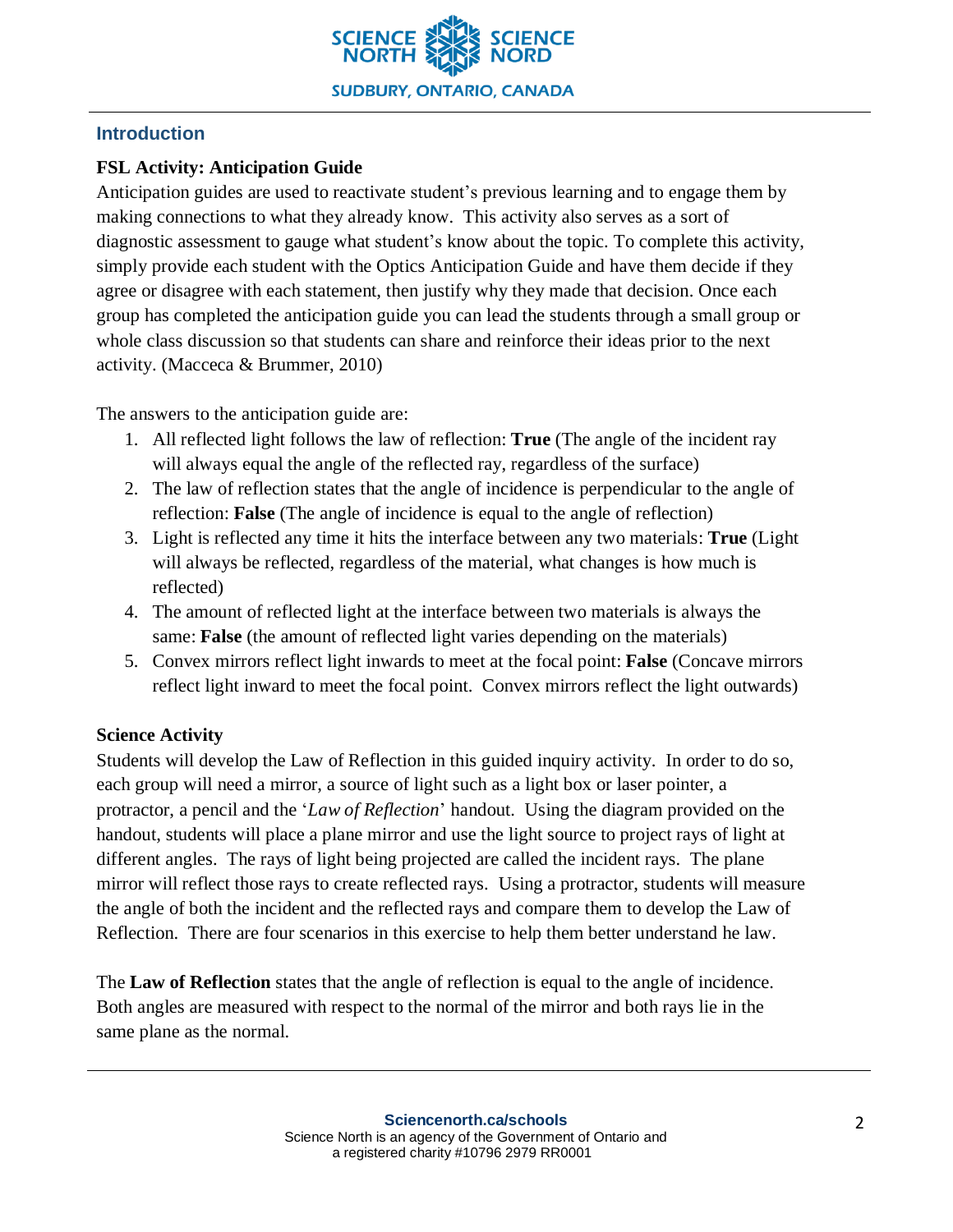

# **Action**

# **FSL Activity: Imagine-refine-predict-confirm**

The imagine-refine-predict-confirm strategy helps students gain a more thorough understanding of the content by combining mental imagery and predictions. The activity allows students to use their imagination which leads to greater motivation and interest in the subject.

For this activity, you'll start with the imagine portion. Students will have seen what happens to light when it reflects on a plane mirror, but in the next section, they'll be introduced to a **concave mirror**. As such, have the predict how light will reflect off of a concave mirror and draw their prediction in the provided space. In the refine portion of the activity, get students to walk around the classroom and discuss their prediction with their peers. Once they have had the chance to talk to a few other students, get them to redraw what they think will happen. Based on their two images, students will then write what they think will happen in the prediction box. When they create their laser maze and integrate a concave mirror, students will want to keep this prediction in mind. Finally, once they have completed the laser maze activity, get the students to confirm their prediction and make any adjustments based on their results. (Macceca & Brummer, 2010)

Note that the two rules of reflection for concave mirrors are that:

- Any incident ray travelling parallel to the principal axis in the direction of the mirror will pass reflect back through the focal point
- Any incident ray travelling through the focal point in the direction of the mirror will reflect back parallel to the principal axis

# **Science Activity**

The goal of this activity is for students to conceive, build and present an laser security system for Science North that can be used to protect eight precious gems and one central blue diamond in their new exhibit hall. Each team will be scored for their security system using the '*Laser Maze Scoring*' handout and the highest scoring team will be hire by Science North to create their security system in the exhibit hall. The overall requirements for the laser security system are presented in the '*Laser Maze Activity*' handout. This project is completed in five stages:

# **1. Company Creation**

Students will start the project by creating their company profile. They will have to design a company logo, think of a company name and provide a brief company slogan. Encourage them to be creative and have fun with their new company.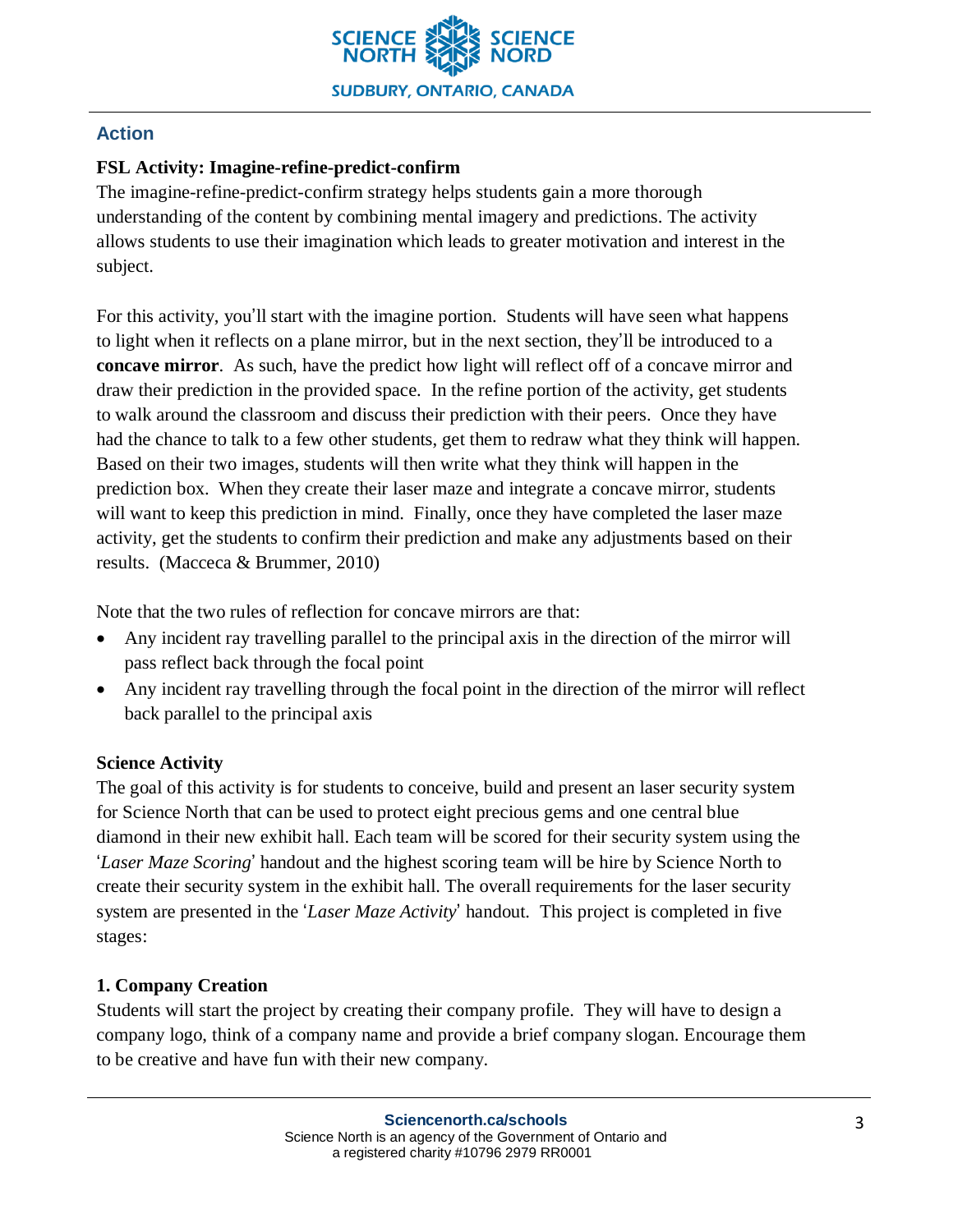

# **2. Planning**

In the planning stage, students will be required to draw a sketch of what their security system will look like. They will start by lightly drawing the location of their laser, the sensor, their 8 gems and the Oppenheimer Blue Diamond. Once they have an idea of their starting locations, they'll have to use a protractor and ruler to draw the path of the laser beams. Students are encouraged to try a variety of configurations that best fit the requirements for the exhibit hall. Once they are confident with their design, students will be required to use a coloured pencil or marker to indicate the final location of the components as well as the laser path.

Students should note that they have to create a scale model of the 26m x 34m exhibit hall. The schematic provided for the planning is 13cm x 17cm.

# **3. Building**

Once the students have developed a plan for their security system, they will have to create a scale model of their system. Provide students with a large sheet of white paper for them to draw the outline of their exhibit hall, keeping the dimensions in mind. Once the exhibit hall is built, they can place their laser, the gems and the mirrors according to their plan. Plasticine is effective for keeping the laser in place, whereas small clothespins or binder clips can be used to keep the mirrors and sensor in place. The sensor can be made of cardboard. Encourage students to move their gems, mirrors, laser or sensor as required. The engineering design process is ongoing as it is always possible to improve the design.

### **4. Final Design**

Once the students have built their model using actual building material, they'll have a better idea of how their laser security system will operate. To reflect this, they'll be required to draw their final design on the provided schematic that shows the location of each of the required components. Be sure that they use a ruler and protractor to identify how the law of reflection is applied to the laser reflecting off each of the mirrors.

### **5. Presentation**

The final step is for students to make a short 1-minute presentation about the virtues of their security system, highlighting why they should be hired for the job. Some things that they can consider in their presentation are the features of the security system, why it's effective, why it's unique, what it costs and why Science North should hire them above any other team. Encourage students to use some of the science vocabulary learned as part of this exercise.